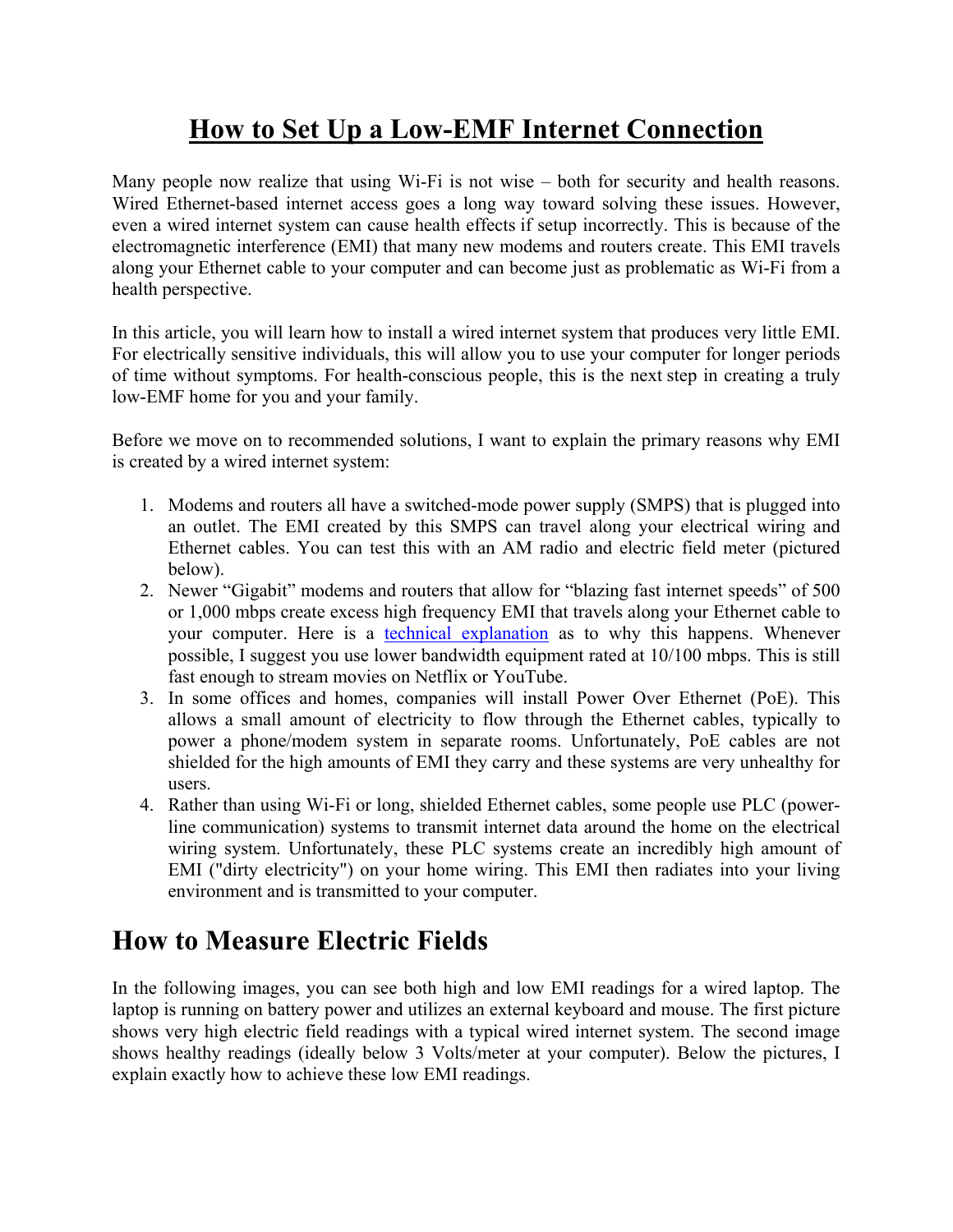

Electric field readings of over 100 V/m are highly problematic. Some people feel drained or experience headaches from sitting at their computer and this EMI issue can be the primary cause. Levels this high greatly reduce the amount of time I can spend on a computer without symptoms.



This electric field measurement was taken just a couple minutes later once the proper setup was in place. The only difference is there is now almost no EMI transmitted by the Ethernet cable. Electric field readings below 3 V/m are much healthier for any extended use of your computer.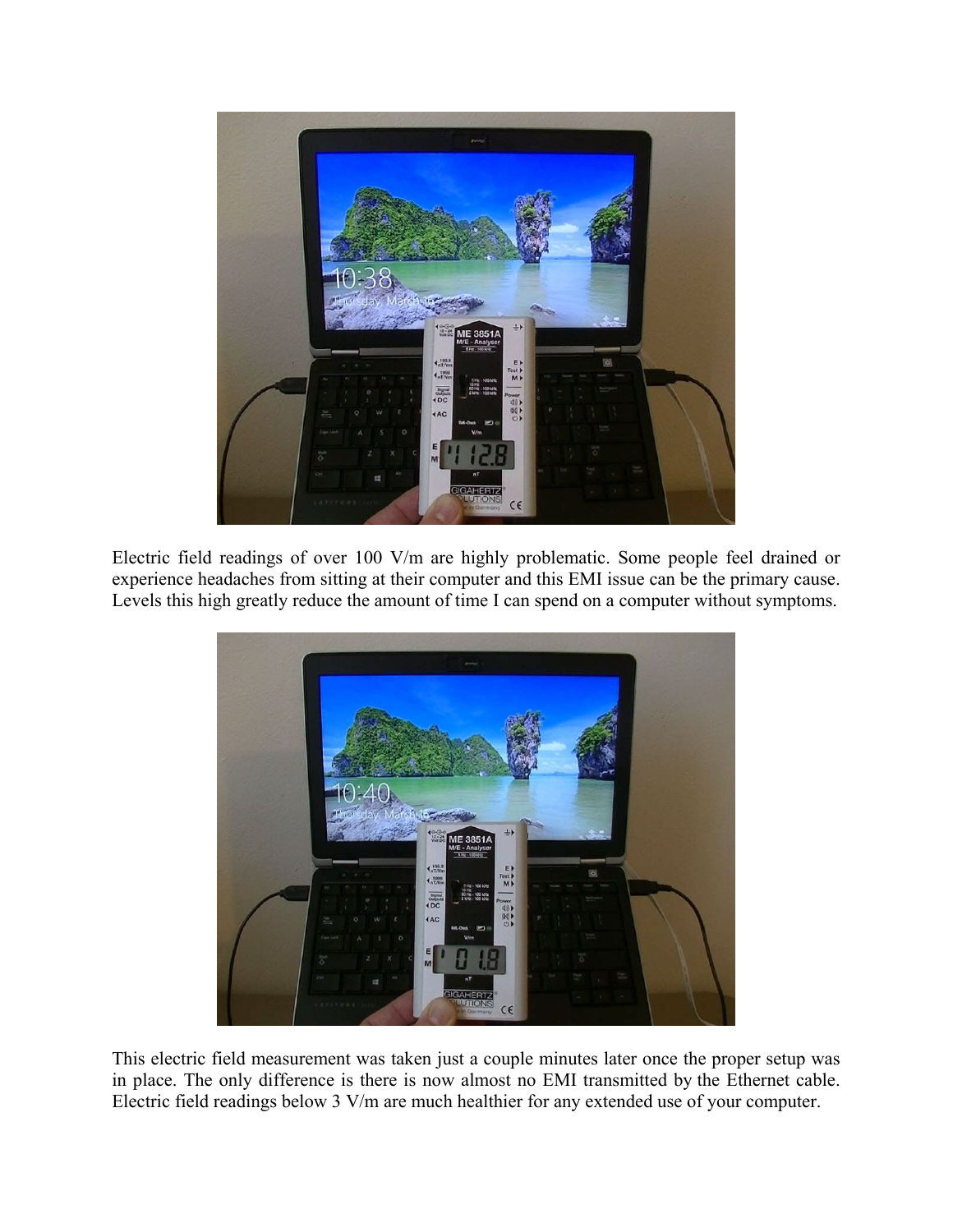## **How to Set Up a Low-EMF Internet Connection**

I have experimented with a lot of computer equipment over the years to find brands and models that allow me to work with fewer symptoms. The following is a home internet system that creates low EMI, measured with both an electric field meter and AM radio.

- 1. If your cable internet provider is any company except AT&T or Verizon, I suggest you get this [Arris/Motorola Modem.](https://www.amazon.com/gp/product/B004XC6GJ0/ref=as_li_tl?ie=UTF8&tag=emfanalysisco-20&camp=1789&creative=9325&linkCode=as2&creativeASIN=B004XC6GJ0&linkId=4f0aba28b4d51692999efb876bca3e70) It is the lowest bandwidth modem I have found at 172 mbps. This is still much more bandwidth than you can likely purchase from your internet provider. The modem is compatible with Comcast and transmits minimal low-frequency EMI from its SMPS. *Update June 2022:* Several readers have noted that the Arris modem noted above is no longer compatible with Comcast. Instead, I recommend the [Arris Surfboard SB6183,](https://amzn.to/2Xekv0N) [Arris SB6190](https://amzn.to/3kzE2BK) or the [Arris Surfboard SBV2402,](https://amzn.to/3jGBRhs) which you can rent from Comcast or buy online. You will also need a wired router, such as this inexpensive one from [TRENDnet](https://amzn.to/2JqlGkE) or this [Netgear router](http://amzn.to/2FshVdf) that has an on/off button for WiFi. A router is needed because Comcast and most internet providers do not automatically provide multiple IP addresses. For newer technology with less hassles, I would get the Docsys 3.1 [Netgear CM1150V modem](https://amzn.to/2ONBpSv) and the [JRS AC1900 Eco-Router.](https://www.jrseco.com/p/jrs-eco-100-wifi-d2-on-asus?c=6680) These can both be wired and the following will allow you to ground your ethernet connection between them and your computer. Note that you get a 7.5% discount on the JRS eco-router with the code JJ21FHRE at checkout.
- 2. For your router, I would stay away from high-bandwidth devices (1 gigabit and above), such as [Netgear routers](http://amzn.to/2FshVdf) (unless you occasionally need some wireless capability in your home). When I test these routers, they create a high amount of low and high frequency EMI on the Ethernet cables. This will be true for most "Gigabit" routers. Instead, I suggest that you use a simple, low-bandwidth Ethernet switch, such as this 4-port model [from TP-Link.](https://www.amazon.com/gp/product/B000FNFSPY/ref=as_li_tl?ie=UTF8&tag=emfanalysisco-20&camp=1789&creative=9325&linkCode=as2&creativeASIN=B000FNFSPY&linkId=9522de8a079f7823d856c254811c04c1) Here is an [8-port model](https://amzn.to/2oE8L5D) if you have many devices. Alternatively, you can can use this [wired TRENDnet router,](https://amzn.to/2JqlGkE) which is especially handy if your modem does not split the IP addresses for you. Both are rated at 10/100 mbps, which is now considered slow. However, this is a good thing from an EMF health perspective! 100 mbps is also more bandwidth than your Internet Service Provider is likely bringing to your home. Both the TP-Link switch and the wired TRENDnet router created very little EMI in my tests. If you occasionally need some wireless capability in your home, then I would add in a [JRS](https://www.jrseco.com/p/jrs-eco-100-wifi-d2-on-asus?c=6680)  [Eco-WiFi Router.](https://www.jrseco.com/p/jrs-eco-100-wifi-d2-on-asus?c=6680)
- 3. You will then need to purchase two Ethernet cables to connect to your laptop. The reason for purchasing two cables can be seen in the next step. I recommend these thin, shielded [Cat-7 cables](https://amzn.to/2CWrLTI) or these [shielded Cat-7 cables from Electra Health.](https://www.electrahealth.com/cat7-25ft.html?aff=2) Two 25-foot cables are ideal, but you can get shorter or longer cables based on your needs. You will also need a [short cable](https://www.amazon.com/gp/product/B006FNI0FI/ref=as_li_tl?ie=UTF8&tag=emfanalysisco-20&camp=1789&creative=9325&linkCode=as2&creativeASIN=B00HCTFK9I&linkId=bf8743c9e131fbf26b8ef2b151b22676&th=1) that is shielded and has metal RJ45 endings to place between your modem and the Ethernet switch.
- 4. The final step to have a low-EMF internet connection is to utilize an [Ethernet ground](https://www.electrahealth.com/Ethernet-grounding-adapter-kit_p_129.html?aff=2)  [adapter.](https://www.electrahealth.com/Ethernet-grounding-adapter-kit_p_129.html?aff=2) This ground adapter will be placed in between your two Ethernet cables and will ground most of the lower-frequency EMI (below 1 MHz) so that it is not being transmitted to your computer. You will run the first Ethernet cable from your switch to the ground adapter. Then you will run your second cable from the ground adapter to your computer. Here is a picture showing what the ground adapter looks like. Note that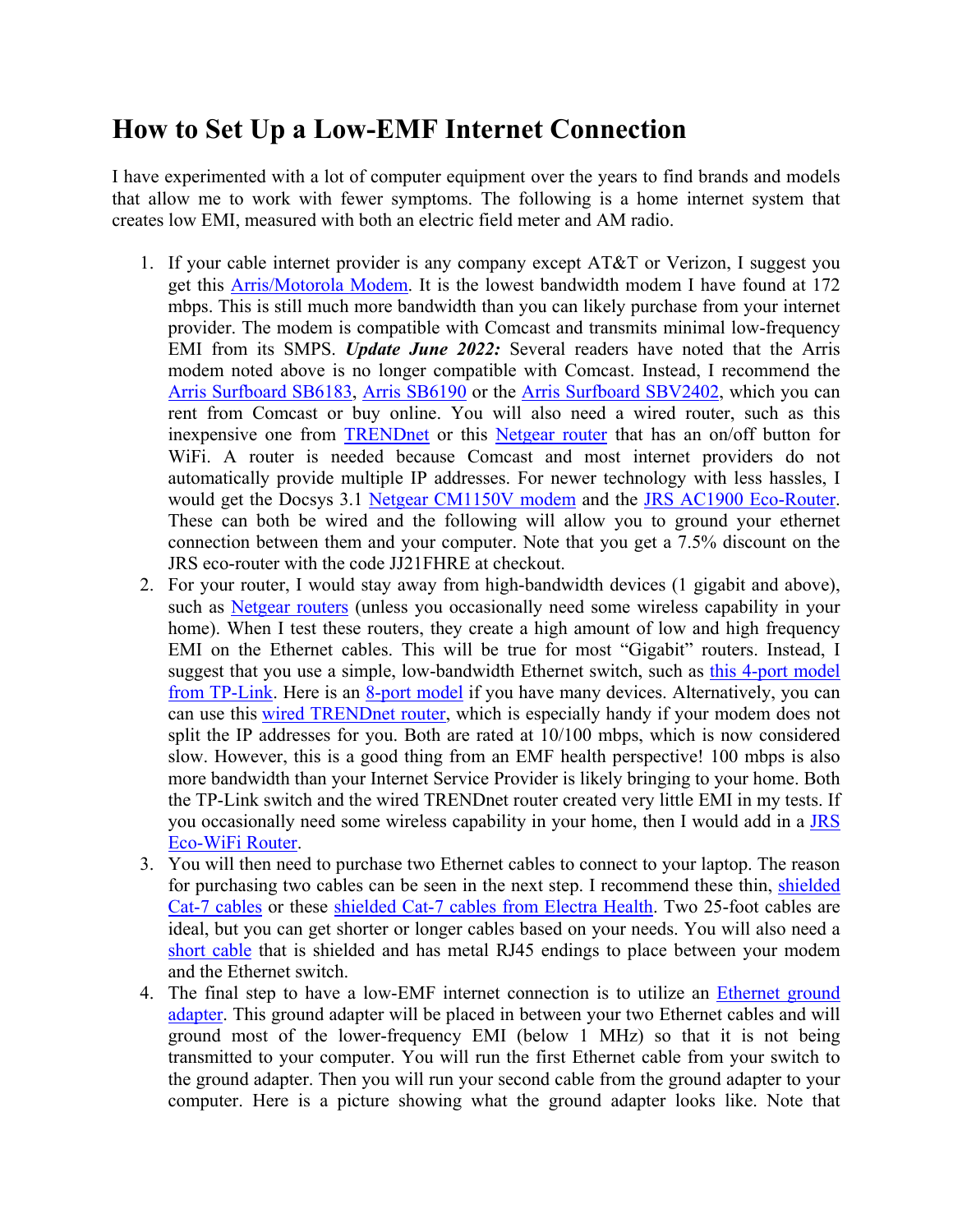[LessEMF](http://www.aitsafe.com/go.htm?go=www.lessemf.com/computer.html&afid=50042&tm=90&im=1#704) also has their own [Ethernet ground adapter.](http://www.aitsafe.com/go.htm?go=www.lessemf.com/computer.html&afid=50042&tm=90&im=1#704) I have used this as well with good results. If your laptop does not have an Ethernet port, this new groundable [USB to](https://www.electrahealth.com/Ultimate-Grounding-USB-to-Gigabit-Ethernet-Adapter-with-USB-Hub.html?aff=2)  [Ethernet adapter](https://www.electrahealth.com/Ultimate-Grounding-USB-to-Gigabit-Ethernet-Adapter-with-USB-Hub.html?aff=2) is also an excellent choice.



An [Ethernet Ground Adapter](https://www.electrahealth.com/Ethernet-grounding-adapter-kit_p_129.html?aff=2) will reduce much of the EMI flowing to your computer.

#### <https://youtu.be/ULV0jKXcnJo>

[The above video will show you some of the steps I take to reduce the EMI at my computer.]

### **How to Properly Ground Your Wired Internet System**

The following videos and sections will help you see how I ground my wired Ethernet system.

#### <https://youtu.be/oUdEYBIVz1Q>

[This video shows you the specific items that will allow you to ground your Ethernet connection if you do not have access to an electrical ground in your home. You will need two [shielded CAT-](https://www.amazon.com/gp/product/B00HCTFK9I/ref=as_li_tl?ie=UTF8&tag=emfanalysisco-20&camp=1789&creative=9325&linkCode=as2&creativeASIN=B00HCTFK9I&linkId=bf8743c9e131fbf26b8ef2b151b22676)[7 or CAT-6](https://www.amazon.com/gp/product/B00HCTFK9I/ref=as_li_tl?ie=UTF8&tag=emfanalysisco-20&camp=1789&creative=9325&linkCode=as2&creativeASIN=B00HCTFK9I&linkId=bf8743c9e131fbf26b8ef2b151b22676) cables, a [ground adapter,](https://www.electrahealth.com/Ethernet-grounding-adapter-kit_p_129.html?aff=2) a [gator-to-gator clip,](http://www.aitsafe.com/go.htm?go=www.lessemf.com/ground.html&afid=50042&tm=90&im=1#295) a [50' extension cable](http://www.aitsafe.com/go.htm?go=www.lessemf.com/ground.html&afid=50042&tm=90&im=1#291-ext) and a thin 2' copper stake that you can buy for about \$2 at your local hardware store or from [LessEMF.](http://www.aitsafe.com/go.htm?go=www.lessemf.com/ground.html&afid=50042&tm=90&im=1#291-50) The total cost for this setup is approximately \$75. If you create your own system, just make sure you have metal-to-metal all the way to the ground outside and that the electric fields at your computer are below 2 V/m.]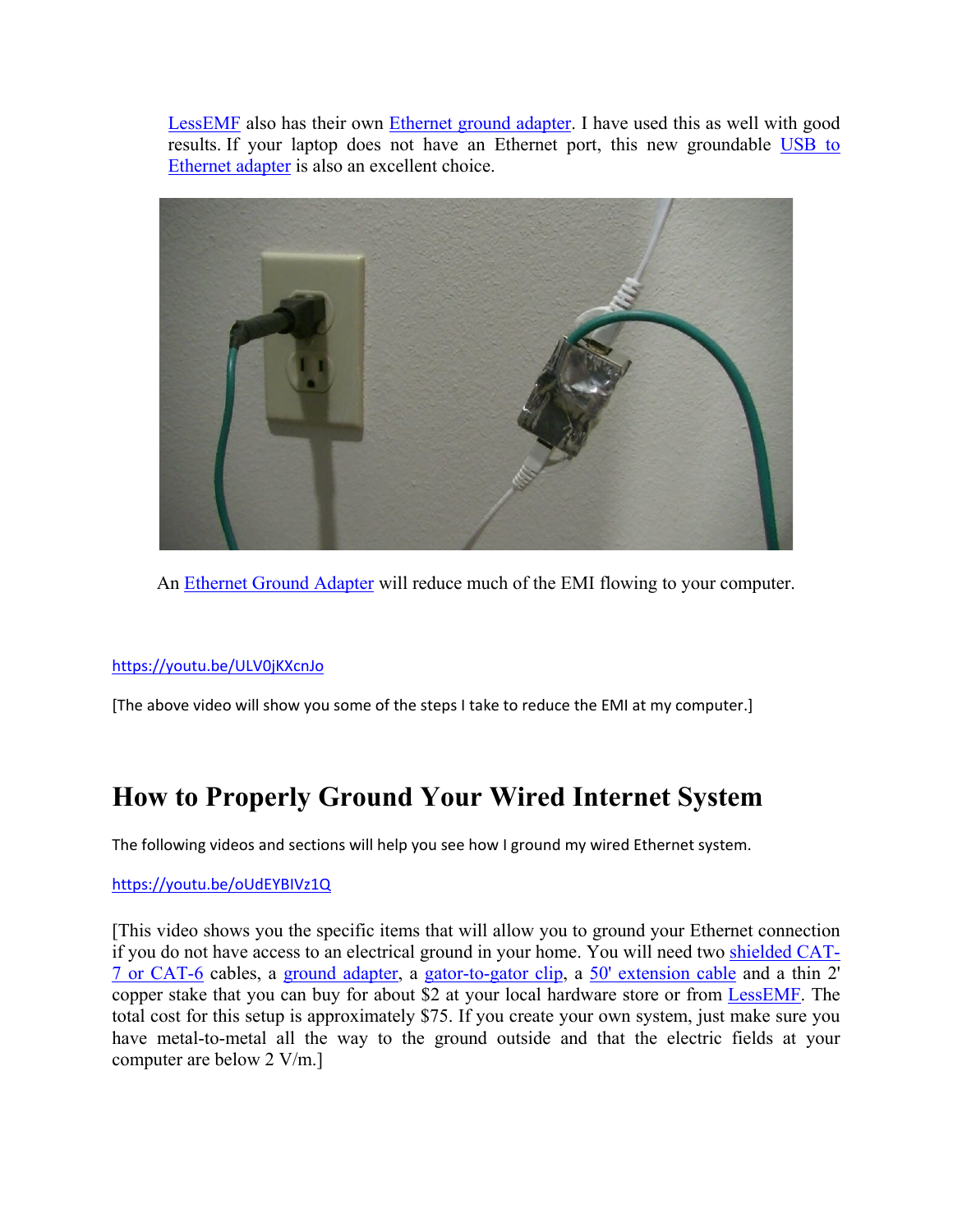The following video shows why I typically ground my Ethernet system to the outside - there can be EMI on your electrical safety ground.

#### <https://youtu.be/bMlWSPXb6Zc>

Whether you are electrically sensitive or you simply want to have a healthier home for your family, the above solution will make quite a difference. Many people are now aware that Wi-Fi is dangerous. However, microwave radiation from wireless technology is only one part of the EMF equation. Electromagnetic interference can be just as problematic and could be the reason why you experience symptoms from computer use. Hopefully this article will help you have a truly healthy, low-EMF internet connection for many years to come.

**Note:** If you would like to obtain an EMF meter to check the electric fields at your computer, I suggest either the [Gigahertz Solutions ME3830B](https://safelivingtechnologies.com/ME3830B/?aff=3) or [ME3851A](https://safelivingtechnologies.com/ME3851A/?aff=3) (pictured above). You get a 10% discount on your Safe Living Technologies purchase with my distributor code of **EMFA.** I also suggest the Radio Shack AM Radio Model 12-467 or 12-464 that can be found on ebay. Or this [TECSUN shortwave radio.](https://amzn.to/3jqPlPt) You can always [contact me](https://www.emfanalysis.com/work-with-me/) to discuss how to do this.

*Addendum June 2022:*

### **Why Re-Measuring Electric Fields Is Important**

I recently had a situation (Spring 2022) where I wasn't feeling well working at my computer. It was similar to what I had felt with high 60 Hz electric field exposures in the past, so I remeasured the fields at my laptop. They were incredibly high. It turned out that my Ethernet ground system had failed and extreme electric fields were transmitting from my router. The Gator-to-Gator clip had corroded and was no longer connected to the Earth outside my home.

Here are the electric fields which were giving me a headache and causing fatigue while I worked. Anything over 20 V/m is considered extreme, so these readings were much more than I would ever want to be exposed to while working.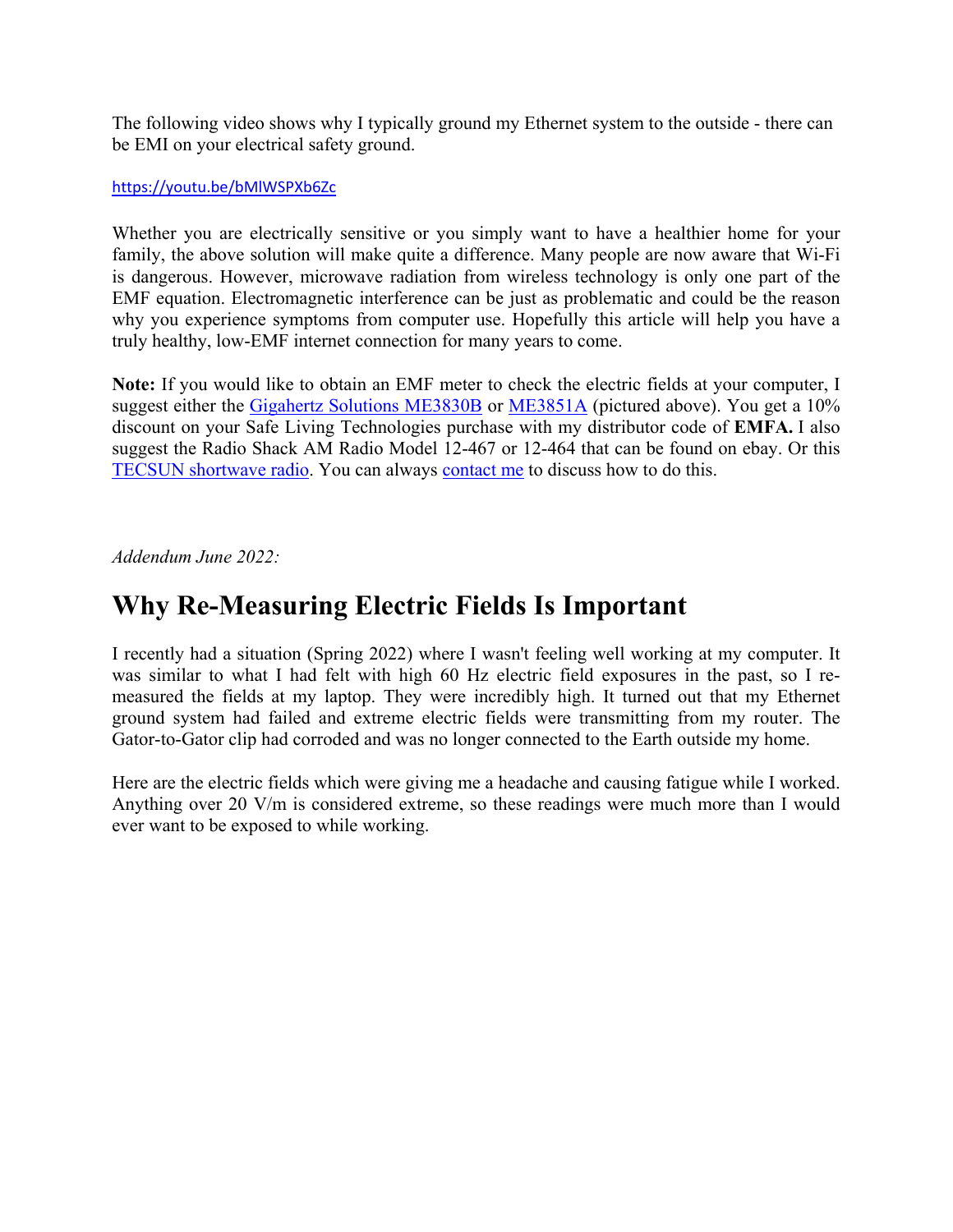

Below are the grounded Electric Field measurements at my workstation *without* an Ethernet internet connection (background levels with the laptop not charging or connected via Ethernet). Being under 1 V/m at your workstation is really ideal.



I then replaced my corroded Gator-to-Gator clip with thick electrical wire (4 gauge) and a grounding rod that I got from the local electrical store for under \$20. This is what my setup now looks like: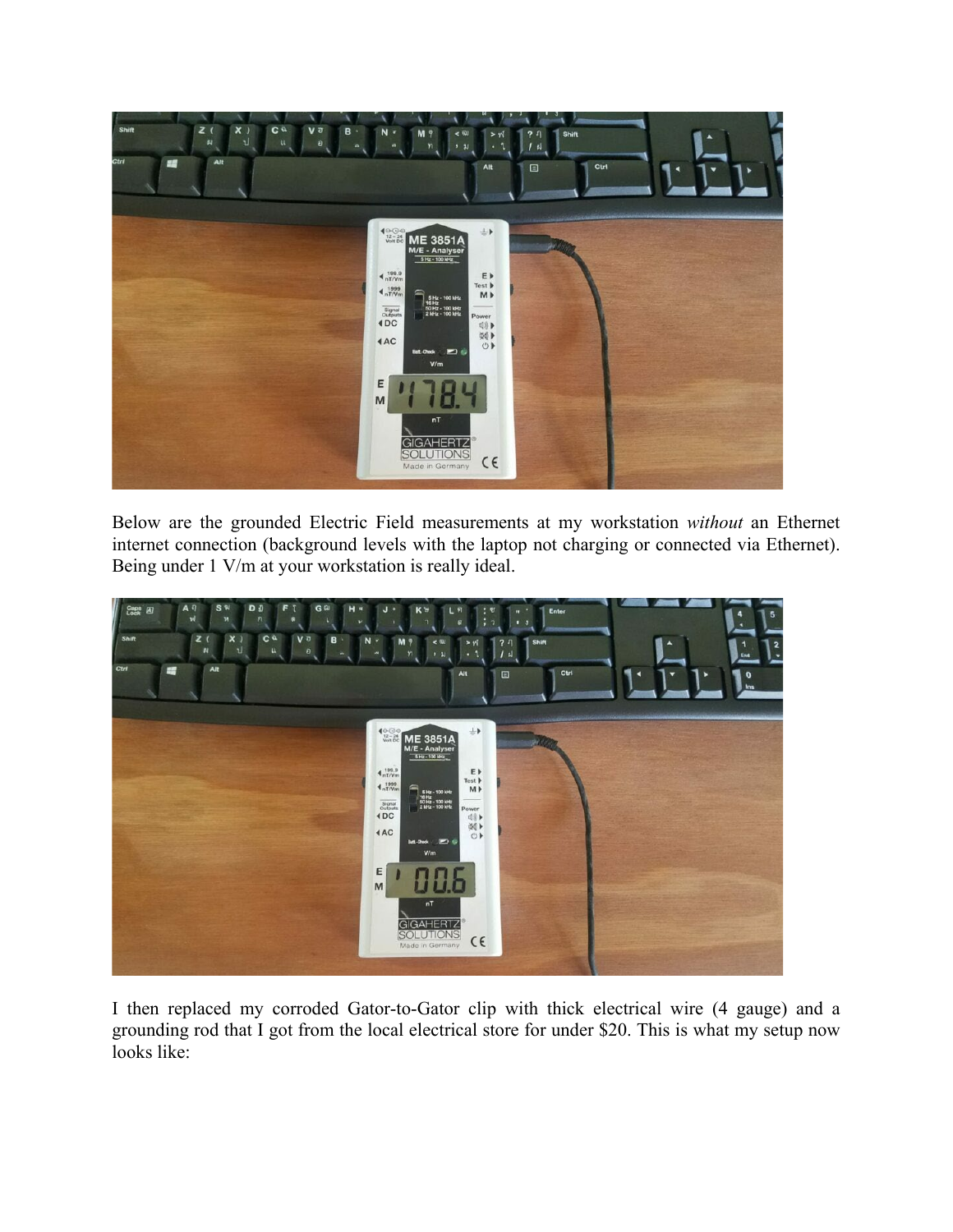